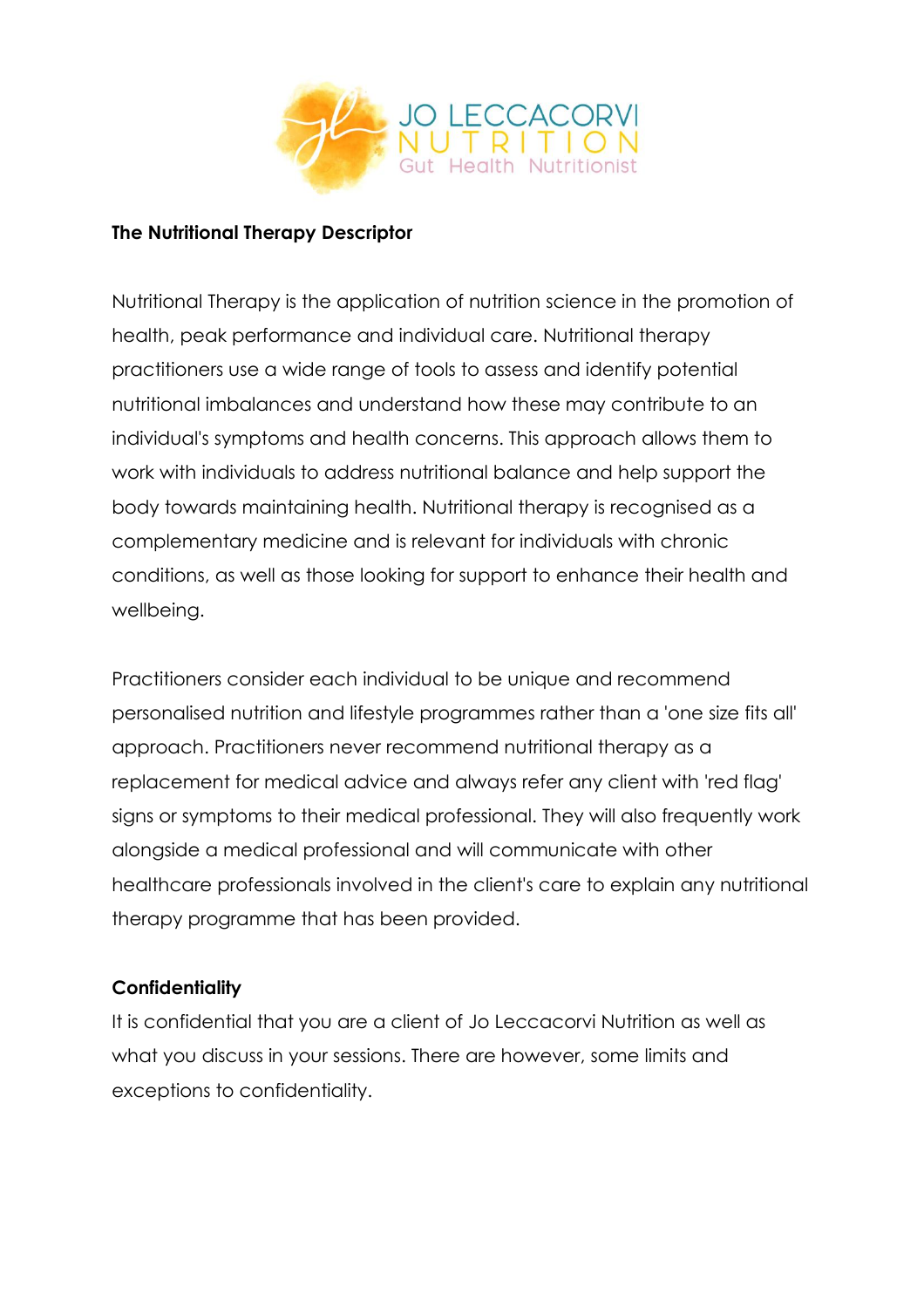

If your consultant has serious concerns about your safety or the safety of another person normal confidentiality may be lifted. You will be asked to provide your GP's contact details, as someone they may contact.

# **Record Keeping and Data Protection**

Jo Leccacorvi Nutrition keeps a record of your name, contact details and dates and times of appointments on a password-protected database. Your consultant is required to keep brief notes about the focus of your work. These are kept securely and are password protected. Any reports produced by Jo Leccacorvi Nutrition to evaluate the service contain anonymised data and will not contain any identifying information of clients.

Jo Leccacorvi Nutrition's full data protection policy, which details how I use the information Ihold about you, is available on request.

## Working on Zoom, Skype, Phone & FaceTime

It is your responsibility to have a working internet connection for all Zoom, Skype and FaceTime sessions. You will be charged for scheduled sessions if your nutritional therapist is waiting for your call, but you are unable to connect online. We will call you for any phone sessions to a UK landline or mobile number if you are in the UK.

## **Ethics**

Jo Leccacorvi Nutrition practice in accordance with the British Association Nutritional Therapists (BANT) and the Complimentary & Natural Healthcare Council (CNHC) Ethical Framework.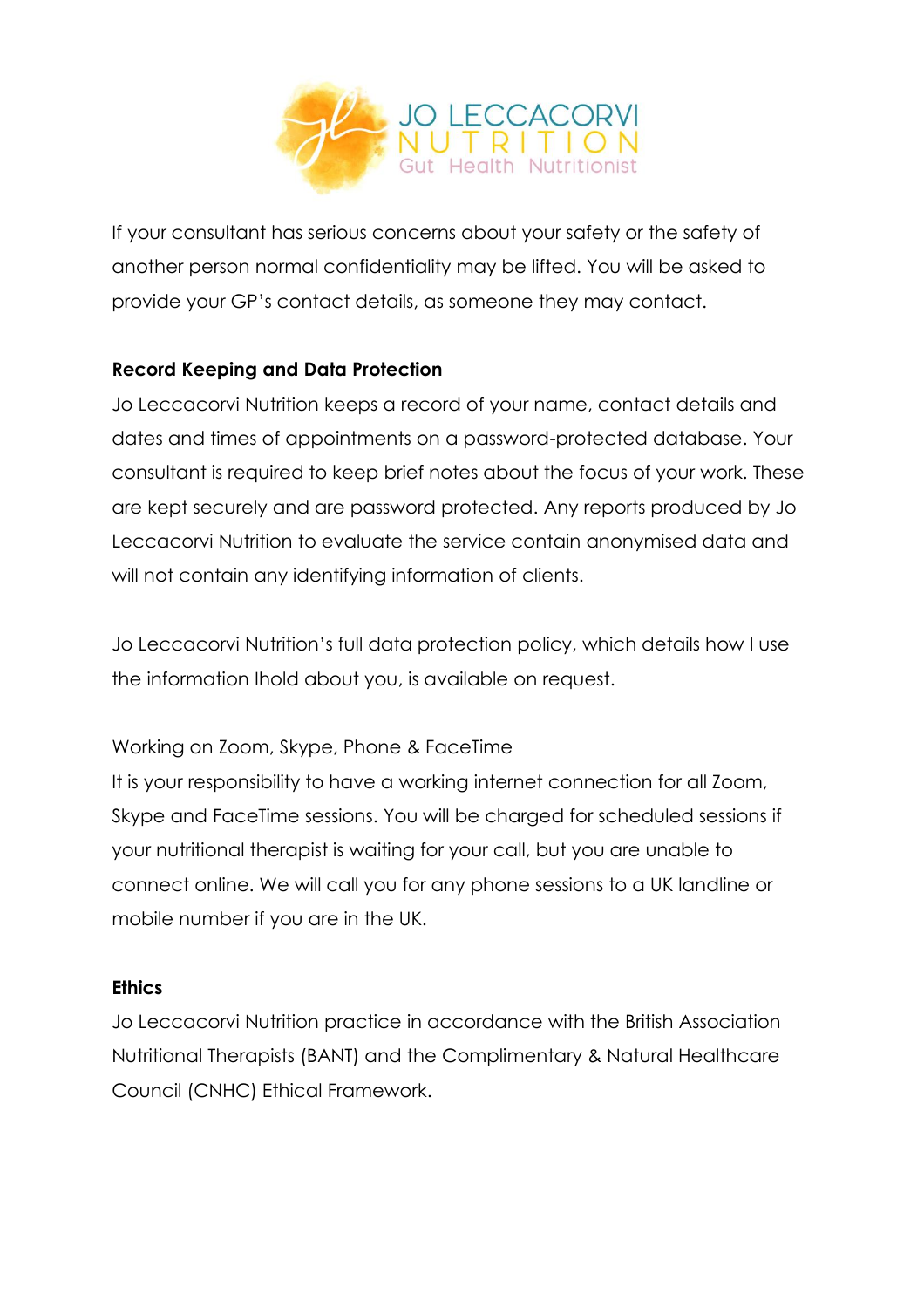

#### **Payment Terms and Cancellation Policy**

Fees are agreed in advance of the appointment and are paid in full in advance of your appointment. Package fees are paid in full in advance of the first appointment. Payments are made via Stripe.

It is important that you attend sessions regularly. However, if you do need to cancel an appointment, 48 hours' notice is required.

The RNTP reserves the right to reschedule sessions within the 48hr window, though will only do so if it is absolutely unavoidable.

Appointments cancelled with less than 48 hours' notice and 'no shows' will be charged in full.

In the case of advance payments for services, you have the right to cancel this Agreement within 14 days of the purchase without penalty ('Cooling-off Period'). If you wish to terminate the agreement within the 14-day Cooling-off Period, you must do so in writing to hello@joleccacorvi.com. The RNTP will refund any monies paid prior to cancelling this Agreement. If the services have commenced during the 14-day Cooling-off Period, the RNTP will refund any monies due to you for services not yet provided. The refund payment will be made within 14 days of cancellation.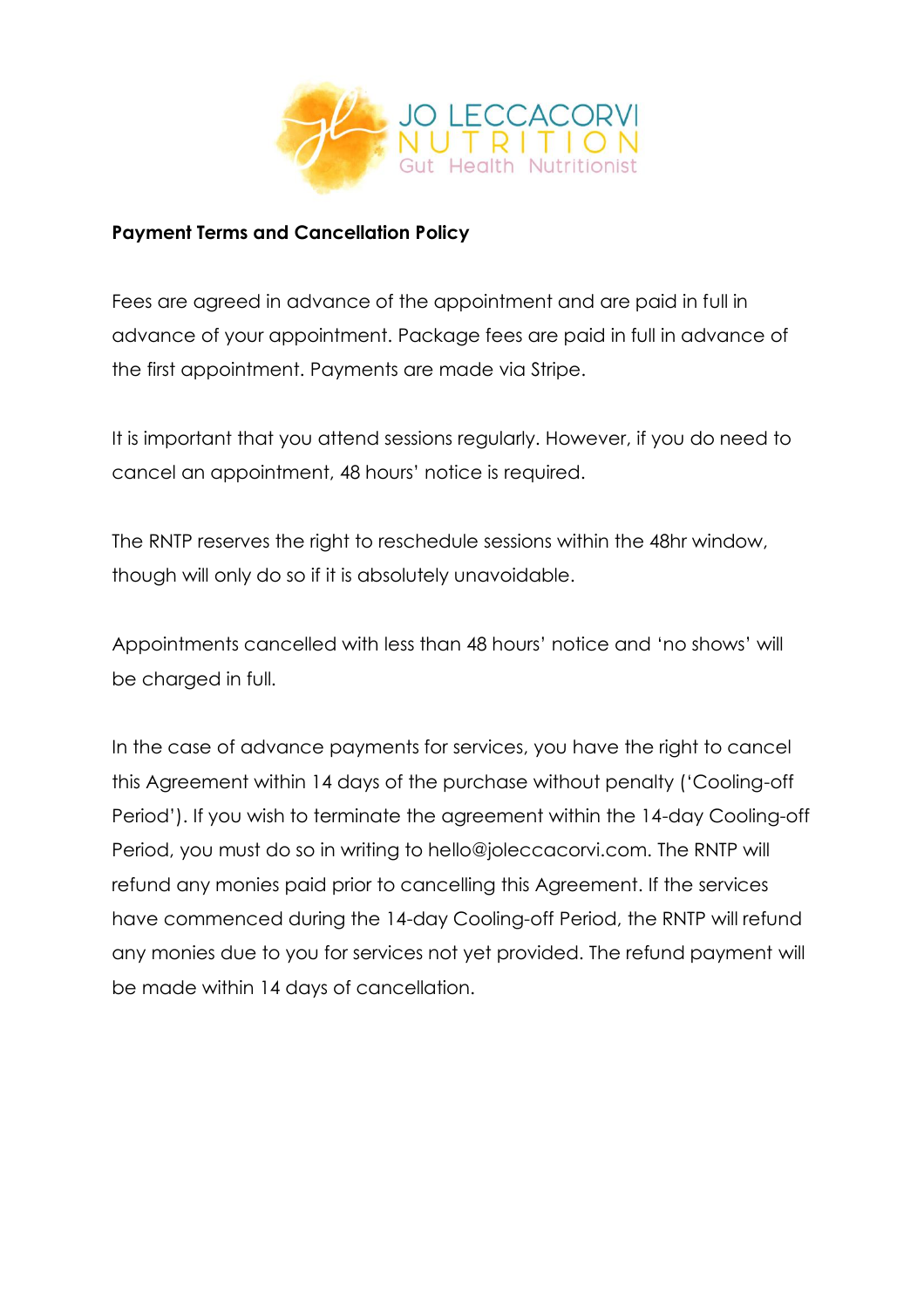

### **Refunds**

Refunds will be given in accordance of the 'Cooling-off Period as outlined above.

Once you have started your programme and it is outside of the 'Cooling-off Period', your plan with Jo Leccacorvi Nutrition it becomes non-refundable.

## **Problems & Complaints**

If you are having a problem with Jo Leccacorvi Nutrition, or the service, which you have not been able to resolve please provide written details of the concern.

## **The Nutritional Therapist (NT) requests that the Client notes the following:**

- The degree of benefit obtainable from Nutritional Therapy may vary between clients with similar health problems and following a similar Nutritional Therapy programme.
- Nutritional advice will be tailored to support health conditions and/or health concerns identified and agreed between both parties.
- Nutritional therapists are not permitted to diagnose, or claim to treat, medical conditions.
- Nutritional advice is not a substitute for professional medical advice and/or treatment.
- Your Nutritional Therapist may recommend food supplements and/or functional testing as part of your Nutritional Therapy programme and may receive a commission on these products or services.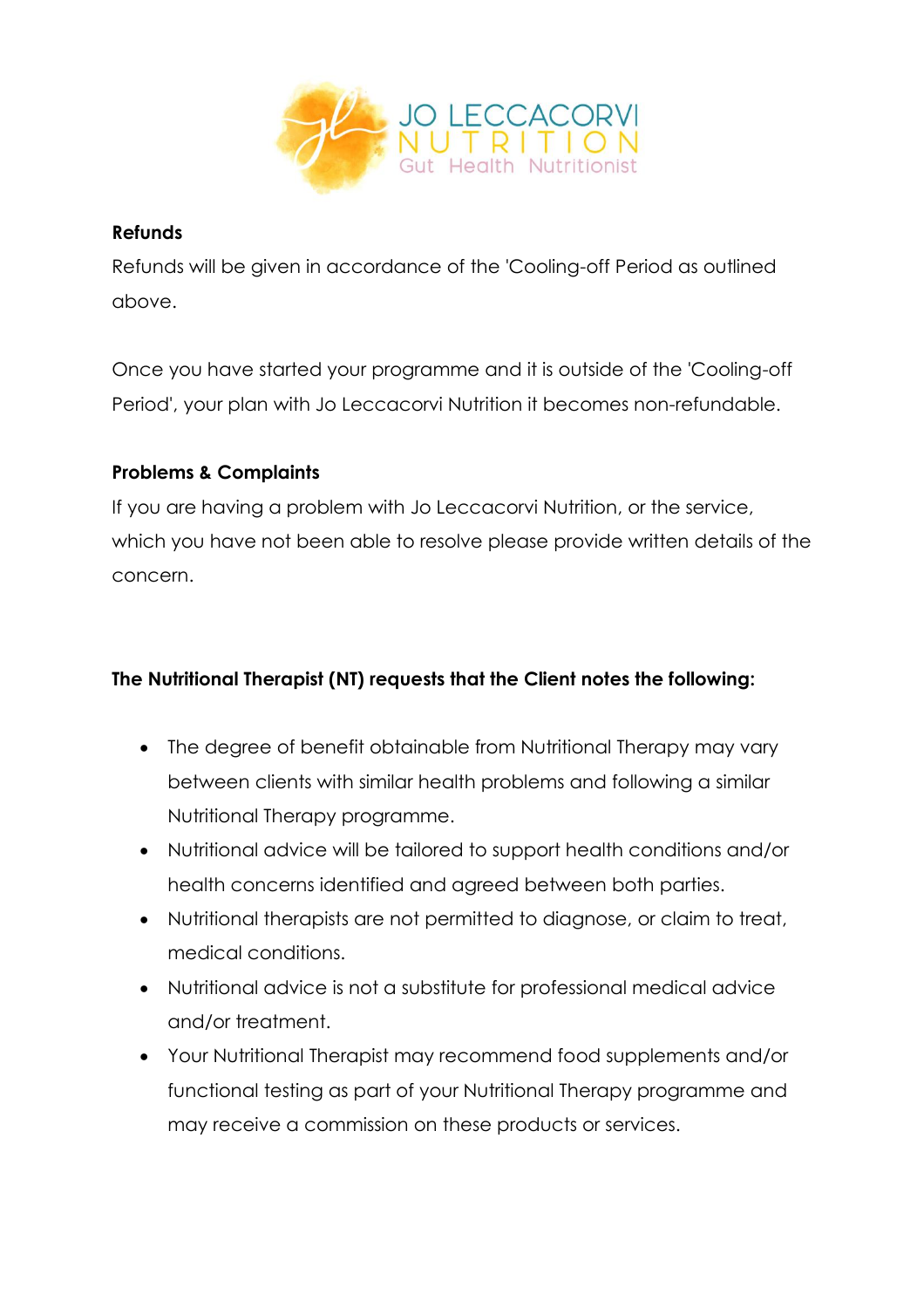

• Standards of professional practice in Nutritional Therapy are governed by the CNHC Code of Conduct.

This document only covers the practice of Nutritional Therapy within this consultation, and your practitioner will make it clear if he or she intends to step outside this boundary.

# **The Client understands and agrees to the following:**

- I am responsible for contacting my GP about any health concerns.
- If I am receiving treatment from my GP, or any other medical provider, I should tell him/her about any nutritional strategy provided by my nutritional therapist. This is necessary because of any possible reaction between medication and the nutritional programme.
- It is important that I tell my nutritional therapist about any medical diagnosis, medication, herbal medicine, or food supplements, I am taking as this may affect the nutritional programme.
- If I am unclear about the agreed nutritional therapy programme/food supplement doses/time period, I should contact my nutritional therapist promptly for clarification.
- I understand that the advice is personal to me and may not be appropriate for others.
- I must contact my nutritional therapist should I wish to continue any specified supplement programme for longer than the original agreed period, to avoid any potential adverse reactions.

Recording consultations using any form of electronic media is not allowed without the written permission of both me and my Nutritional Therapist.